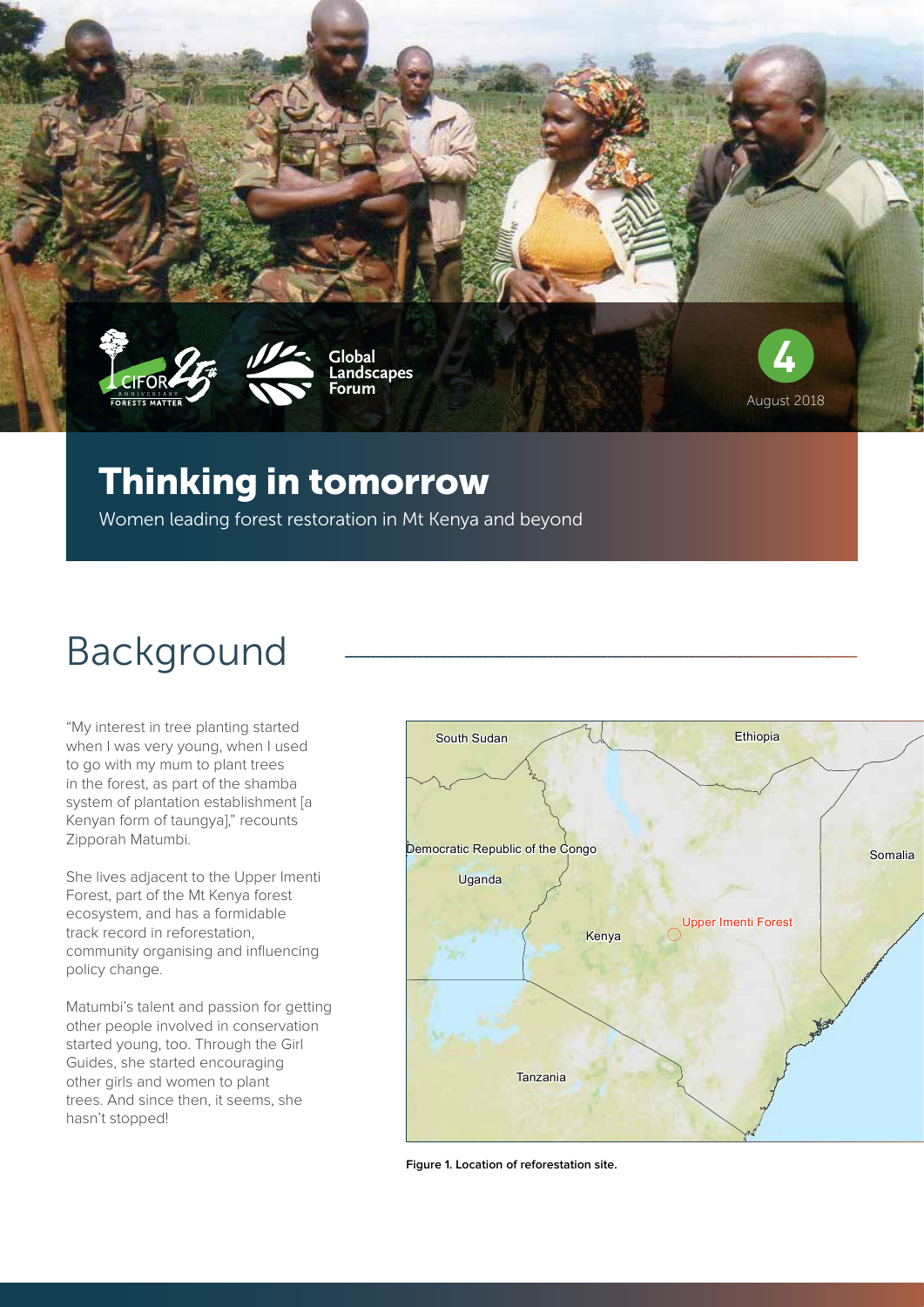## Taking action

In the 1990s, Matumbi began instigating community reforestation, livelihood and governance initiatives with women in her community. Deforestation was affecting rainfall, and local women were particularly affected by this, "since they have to go long distances looking for water," she explains.

Then in 2000, she became involved in the drafting of the national Forest Bill, which sought to enshrine community participation in forest management. "It helped me to understand that the forest belongs to us communities, and that we have to protect it," she says.

As a result, in the early 2000s, she spearheaded the formation of the Meru Forest Environmental Conservation and Protection Association (MEFECAP), in order to organise women's community participation in protection of the Upper Imenti forests, where the Meru Municipality was dumping solid waste next to a water source. MEFECAP mobilised a number of other community groups, and successfully lobbied the municipality to stop this practice.

MEFECAP was registered as a Community Forest Association (CFA), and Matumbi was elected chairperson in 2005 – a role she held until 2017. The Association now has over 2000 members, and more people join each year, which speaks volumes to its success in raising community awareness and support of environmental issues.

Matumbi also began travelling within the country and mobilising other communities to form their own CFAs. She helped establish 18 CFAs (11 in Meru county) with a total of approximately 27,000 members.

In 2008, MEFECAP carried out the first participatory forest management plan (PFMP) for upper Imenti forest, which allowed them to design restoration programmes in the area.

Then, in 2014, Matumbi led the establishment of an umbrella body to coordinate the eleven CFAs in Meru county, entitled the Meru County Community Forest Association, of which she is also the chairperson.

#### Perspectives on success

What has all this work meant for Matumbi's beloved forests? MEFECAP's track record is certainly impressive. Since 2001, they've restored 2500 acres of forest and 830 acres of farmland, and planted over three million trees. In the Meru water catchments alone, close to a million trees have been planted. The survival rate of the planted seedlings is between 60 and 80%, due to animal damage and increasingly unpredictable weather as the climate changes.

A crucial element of the work is building sustainable and secure livelihoods, so that the growing communities living in and around the forests don't need to over-exploit them to survive. The plantation-establishment system, a form of taungya that allows people to grow food crops alongside the seedlings until they shade out the crops after around three years, helps people to feed their families while the trees grow.

MEFECAP has also initiated income-generating activities "We are losing some parts of the forest because of poverty," explains Matumbi. "So we have to raise the living standards of our communities."

We are working with the community members to educate their children...so that when they see trees, they don't just see money: they see good air and water and everything else." "

– Zipporah Matumbi Founder of the Meru Forest Environmental Conservation and Protection Association, Kenya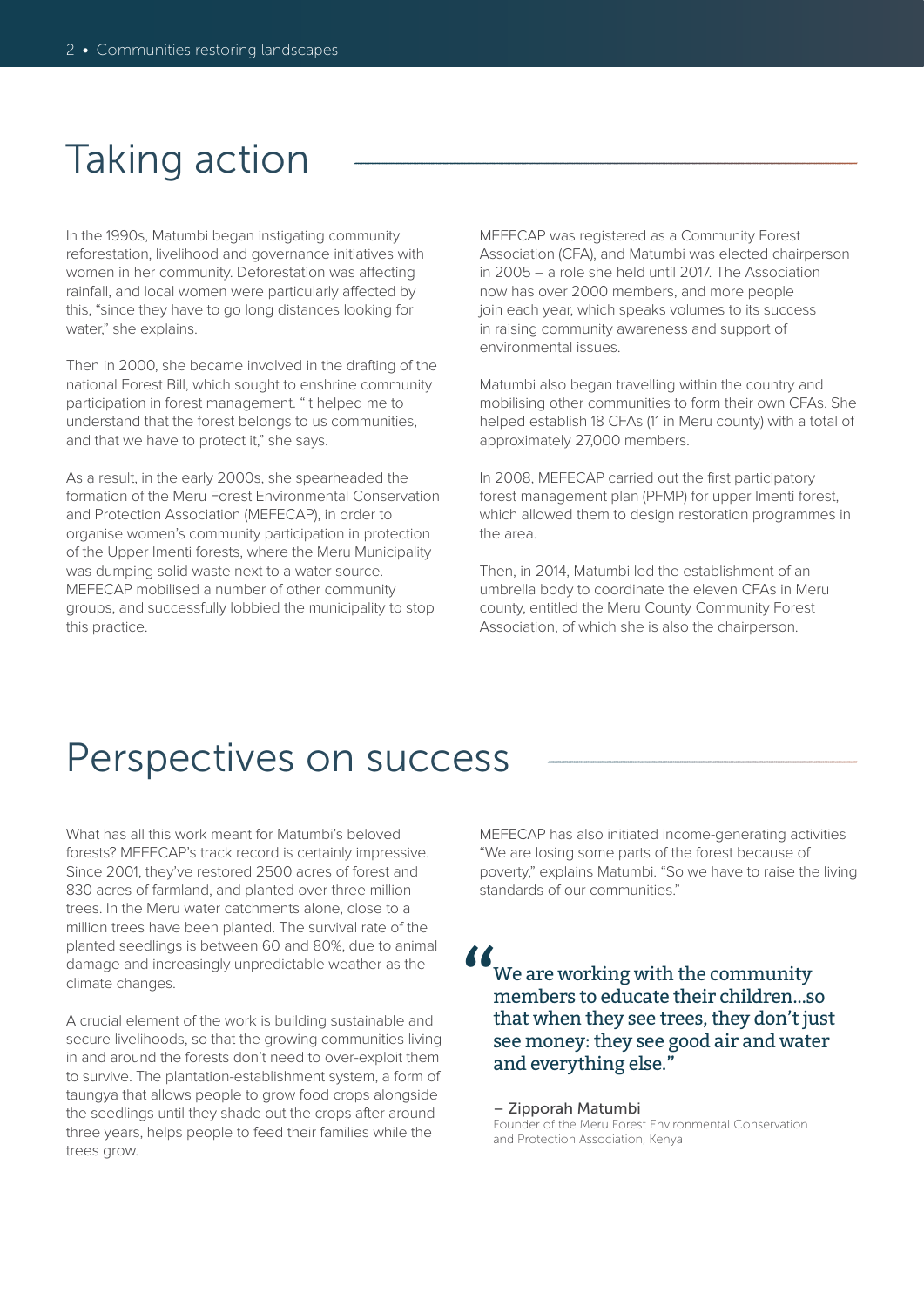## Challenges

The work has not been without its challenges. Matumbi's position as a woman leader in reforestation was initially controversial, as planting trees was considered as a claim on the land, which customarily belongs to men.

For this reason, a lot of local women were initially fearful of getting involved in the reforestation work. But over time, the activity has become normalised: men now allow women to plant trees on farmland even when they (the men) own the land, and to own the trees that they plant. Women can also prune the non-indigenous trees for fuelwood, and sell trimmings to educate their children and care for their families, says Matumbi. "So now, many women are planting trees. Not the men, because the men don't have time. But for us, we are thinking in tomorrow."

Capacity, skills and knowledge gaps also pose challenges. "We are in remote areas," describes Matumbi. "People need to be taught, people need awareness: we need to explain to them why we need to plant trees, and help them to do it."

Illegal logging poses an ongoing threat to the gains made. MEFECAP consistently patrol the forests and report infringements to the Kenya Forest Service (KFS) and

Kenya Wildlife Service (KWS), despite being threatened for doing so. In the past, courts and forest officers tended to let loggers off lightly, "which was like ridicule to our efforts", says Matumbi. Now, the group has successfully lobbied for stronger and more consistent deterrents on the part of authorities.

Changing people's mindsets around forests is perhaps the most salient challenge, says Matumbi. "Lots of people just see trees as money," she says. Young people don't always have the same motivation to reforest as their parents: "They say, "I'm not going to work if I'm not getting anything." The reforestation work is very uninteresting to our children."

So awareness-raising with younger generations to instill environmental values is important, too. "We are working with the community members to educate their children, to say if you go to the forests you can get food, you can get something to drink, so that when they see trees, they don't just see money: they see good air and water and everything else."



**Photo 1. Zipporah inspecting tree seedlings with Kenya Forest Service official at a modified Taungya site in Upper Imenti forest.**